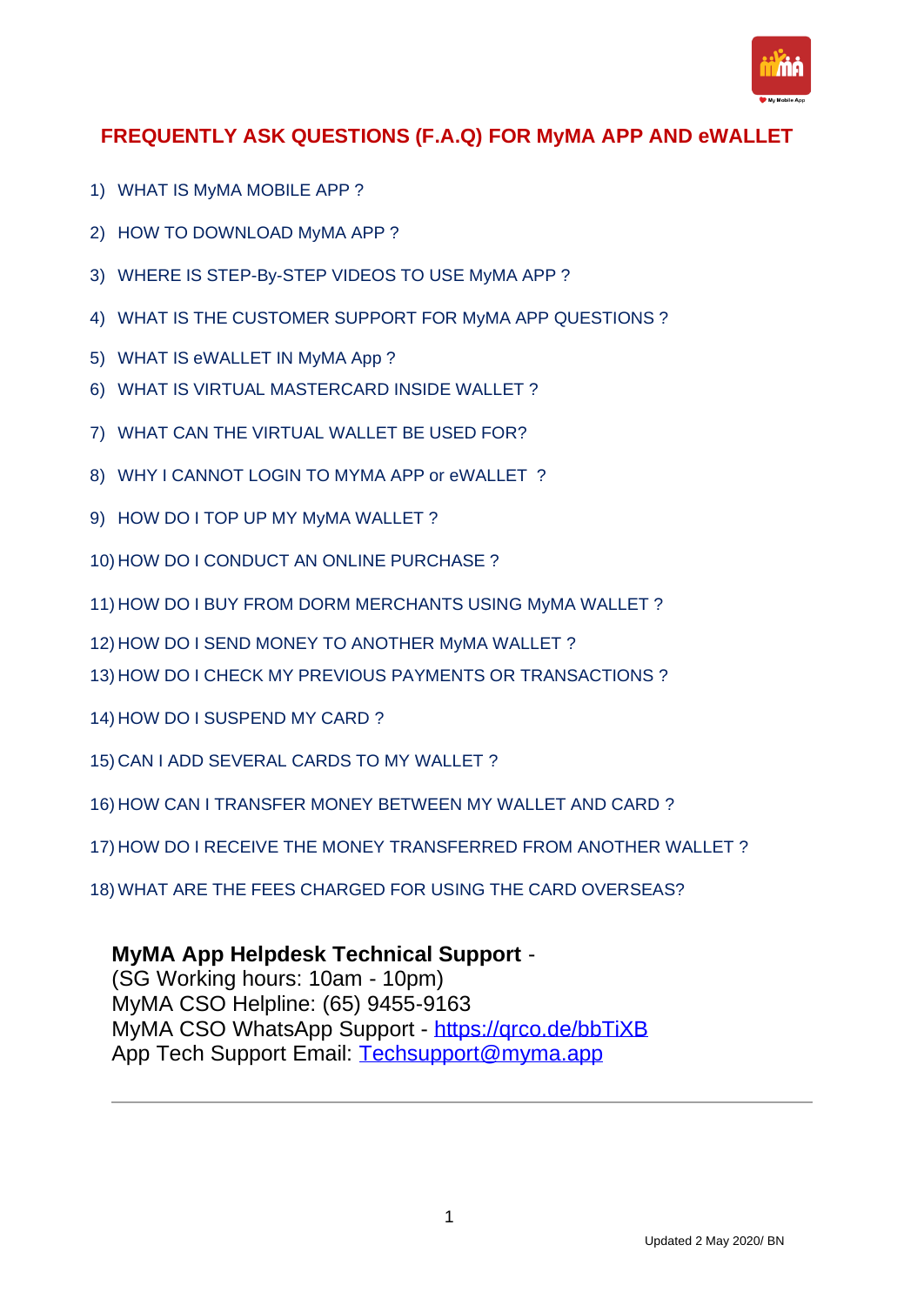

### **1) WHAT IS MyMA APP ?**

MyMA app provides a 1-stop lifestyle mobile platform, supported by Manpower of Singapore (MOM) specially for all Foreign workers in Singapore, so they can access many features and benefits using MyMA app from their smartphone!

MyMA app wide range of services include: Lifestyle content, eWallet Financial Services, Digital Remittance overseas, Cashless Payments for Shopping, Food Catering, Entertainment Movies, Transport, Utilities, M.O.M Updates and many more benefits !

### **2) HOW TO DOWNLOAD MyMA APP ?**

**Download our latest MyMA mobile app from Google Play store: (Android only, iOS not ready yet)**

<https://bit.ly/mymadownload>



"Like" & Share MyMA Facebook Page to see more updates <https://www.facebook.com/mymaapp>

# **3) ANY STEP-By-STEP VIDEOS TO DEMO HOW TO USE MyMA APP?**

MyMA app Download & New Registration with Features Overview Demo (Tamil/Eng) <https://youtu.be/Tq8m7sMes74>

MyMA app Personal Profile - Change of SG Mobile no#/ Password/ WP card Demo video (Tamil/Eng) <https://youtu.be/-Zro2HqEhQo>

MyMA app registered users - Forget Password OTP to Reset New PW quick demo (Tamil/Eng) <https://youtu.be/W7wNO2ZSZto>

MyMA app Temperature Updating Quick Demo video <https://youtu.be/kmmP3cM4D5M>

[Subscribe] to MyMA Videos YouTube Channel to see more video updates <https://bit.ly/mymayoutube>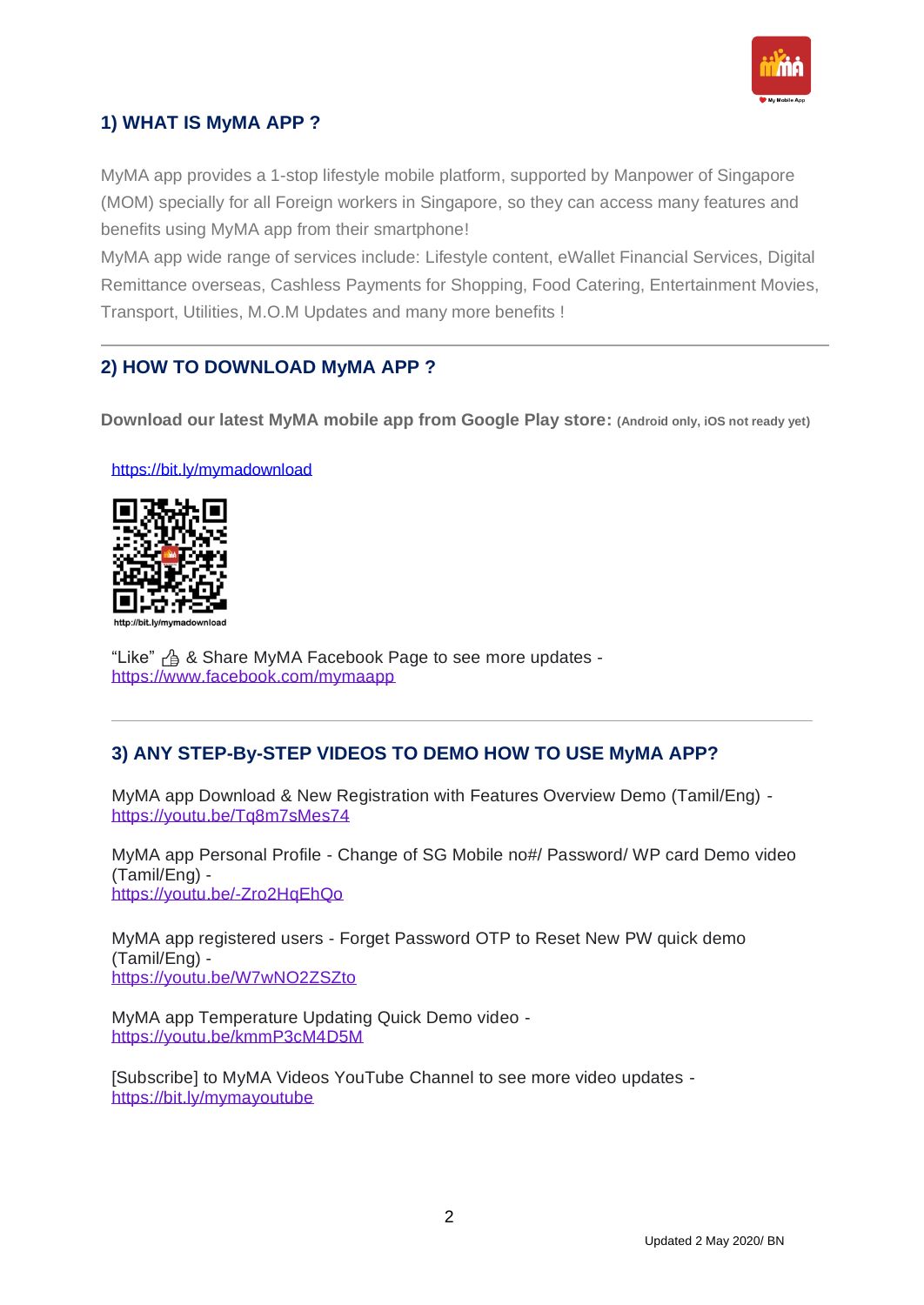

# **4) WHAT IS THE CUSTOMER SUPPORT FOR MyMA APP IF HAVE QUESTIONS ?**

Please contact our MyMA Customer Support WhatsApp Helpline: (65) 9455-9163 Email to: [Techsupport@myma.app](mailto:Techsupport@myma.app)

#### **5) WHAT IS eWALLET IN MyMA App ?**

A virtual wallet is an online account that allows you to control and keep track of your App money transactions and Cashless payments.

### **6) WHAT IS VIRTUAL MASTERCARD INSIDE eWALLET ?**

There's a virtual MasterCard Debit card with 16-digits card number that allows you to Top-up value from Internet Banking or ATM, Use the balance in your virtual wallet to shop online. When there is no balance stored in the virtual card as it uses the available balance straight from your wallet.

# **7) WHAT CAN THE eWALLET BE USED FOR ?**

You can use the virtual card to pay bills and shop online at merchants that accept Mastercard both in Singapore and internationally.

### **8) WHY I CANNOT LOGIN TO MYMA APP or eWALLET ?**

● If cannot login to MyMA app, please click [ Cannot access your account > ] for OTP request SMS and reset your new password to login.

● If cannot login to MyMA eWallet, please click [ Forget Password ] for OTP request SMS and reset your eWallet new password to login.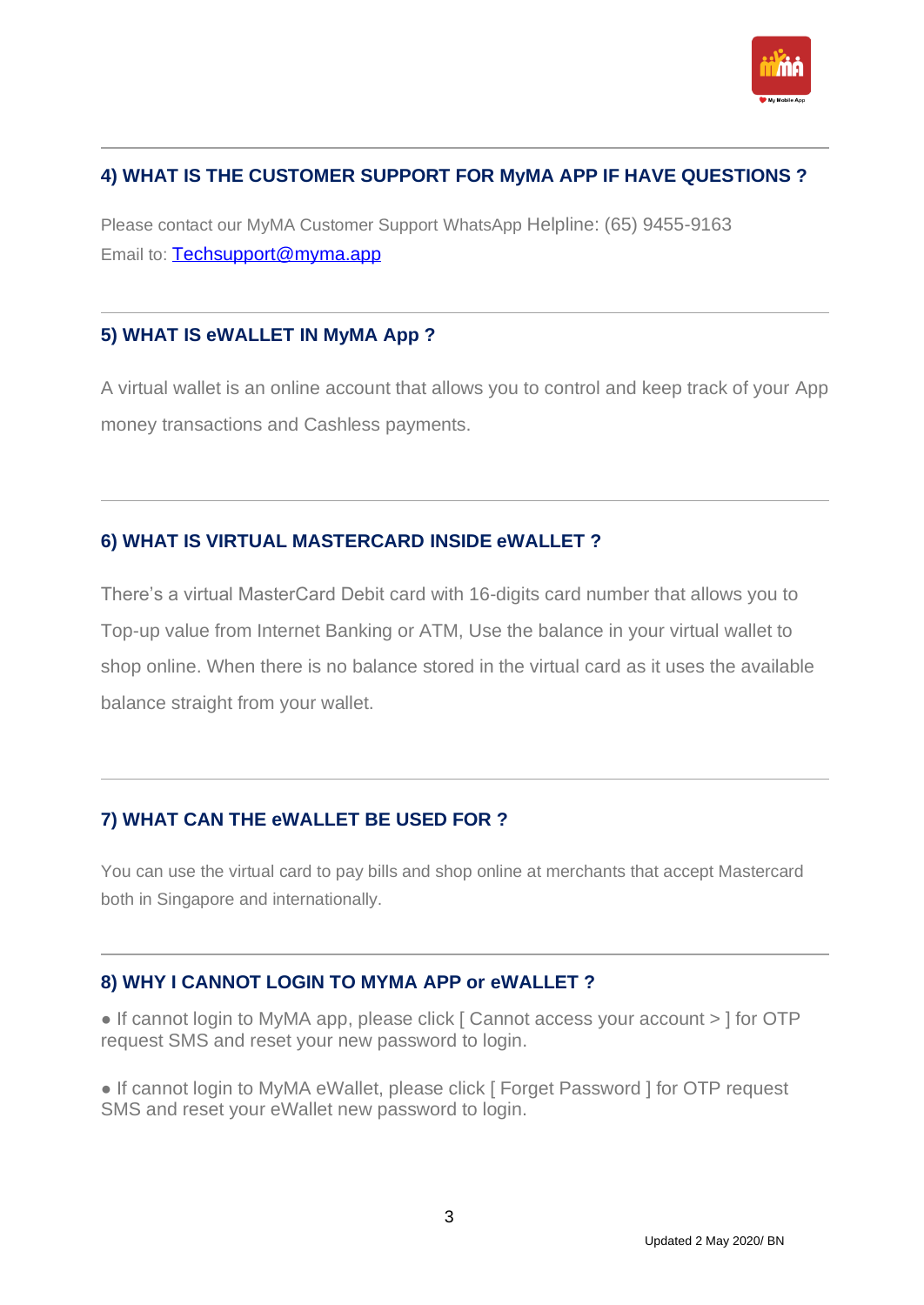

|                                                              | 本面 宅加,d100% 自3:31 PM<br>$20 - -$ | 022                               | ※日 宅.加.4100% ■2:49 PM |
|--------------------------------------------------------------|----------------------------------|-----------------------------------|-----------------------|
| 名誉 电动, 4100% 自 3:29 PM<br>$\Box \cdots \Box$                 |                                  | <b>Login E-Wallet</b><br>$\equiv$ |                       |
|                                                              |                                  | Login Here                        |                       |
|                                                              | 医<br>846%                        | 846 a sucuron                     | $^{\circ}$            |
| $^{\circ}$<br>Email / Mobile Number                          | <b>REQUEST OTP</b>               |                                   | $\bullet$             |
| Password<br>$\bullet$<br>O                                   |                                  | Forgot password?<br><b>LOG IN</b> |                       |
| LOGIN TO MY ACCOUNT >                                        |                                  |                                   |                       |
| Cannot access your account >                                 |                                  |                                   |                       |
| $R_{+}$<br>Login with                                        |                                  |                                   |                       |
| New here? Create an account >                                |                                  |                                   |                       |
| By signing up you agree with<br>our Terms and Privacy Policy |                                  |                                   |                       |
| Contact Us                                                   |                                  | Powered by FLexCM                 |                       |
|                                                              |                                  |                                   |                       |

# **9) HOW DO I TOP UP MY MyMA WALLET ?**

● You can Top-up your MYMA eWallet in 3 ways: DBS/POSB ATM, Internet Banking, and PayNOW

• Refer to the Step-by-Step User Guide for instructions found at the footer section of the MyMA wallet

• Or visit FlexM MyMA - <https://flexm.com/myma-app-user-terms-conditions>



# **10) HOW DO I CONDUCT AN ONLINE PURCHASE WITH V MASTERCARD ?**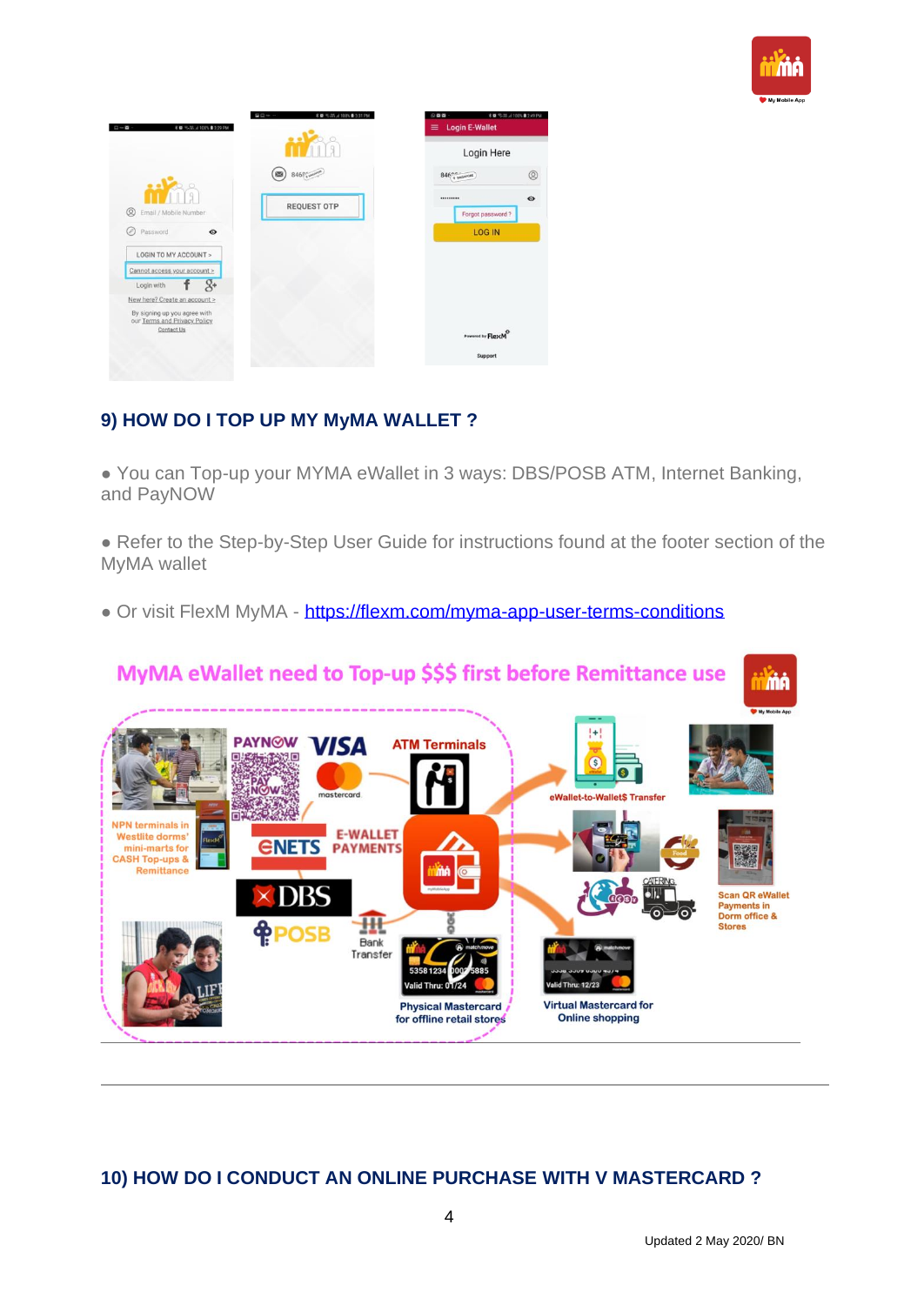

MyMA Virtual/Physical Mastercard operates with a dynamic CVC code, for increased security. This means you will receive a new CVC code each time you make a purchase. The CVC on the back of your physical card does not work. What you need to do to receive your CVC:

- Step 1: Login to your virtual wallet
- Step 2: Click the button "GET" below the card you want to use
- Step 3: A one time CVC code will be sent to your registered mobile number
- Step 4: Enter the CVC code within 10 minutes to complete your payment

# **11) HOW DO I BUY FROM DORM MERCHANTS USING MyMA WALLET ?**

- Step 1: Login to your MyMA eWallet
- Step 2: Click to go HOME menu and select [ Physical Merchant ]
- Enter the items price Amount S\$ you want to buy/pay for

• Step 4: Scan Merchant QR Code and see Merchant name, click Confirm to make payment

• Shows merchant transaction Payment approve = Success Paid !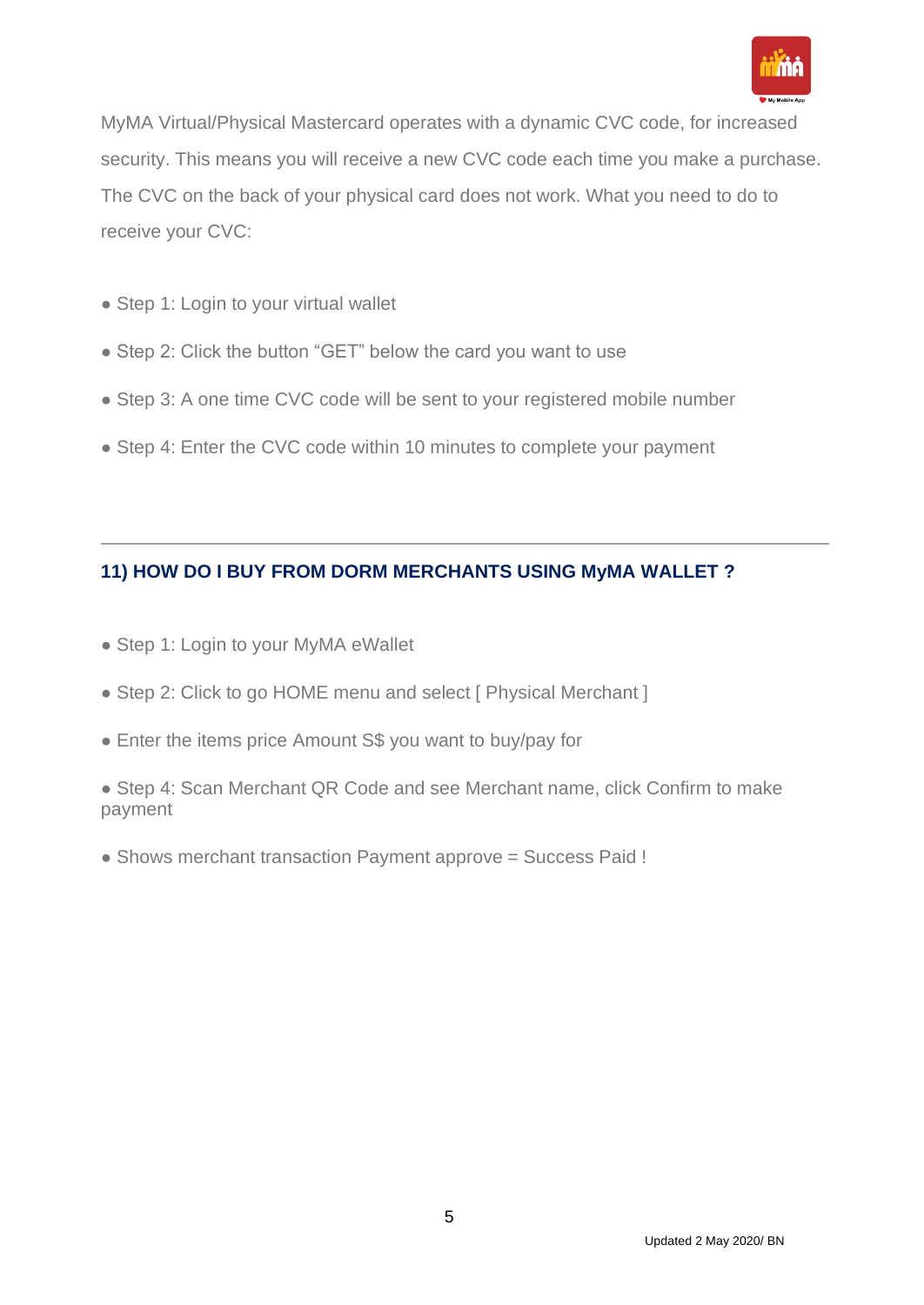

**i** ma

# **Cashless QR Payment\$ directly from MyMA eWallet inside Physical Merchant Retail stores**



# **12) HOW DO I SEND MONEY FROM MY MyMA WALLET TO ANOTHER WALLET?**

- Step 1: Login to your MyMA wallet
- Step 2: Go to HOME and click Send Money
- Step 3: Choose amount you want to send
- Step 4: Enter the mobile number (Singapore Registered) you want to send to
- Step 5: The receiver will receive a link
- Step 6: The receiver has to have a valid MyMA wallet in order to access the money

# **13) HOW DO I CHECK MY PREVIOUS PAYMENTS OR TRANSACTIONS?**

- ●Step 1: Login to your MyMA wallet
- ●Step 2: Go to HOME and click WALLET TRANSACTIONS

### **14) HOW DO I SUSPEND MY CARD?**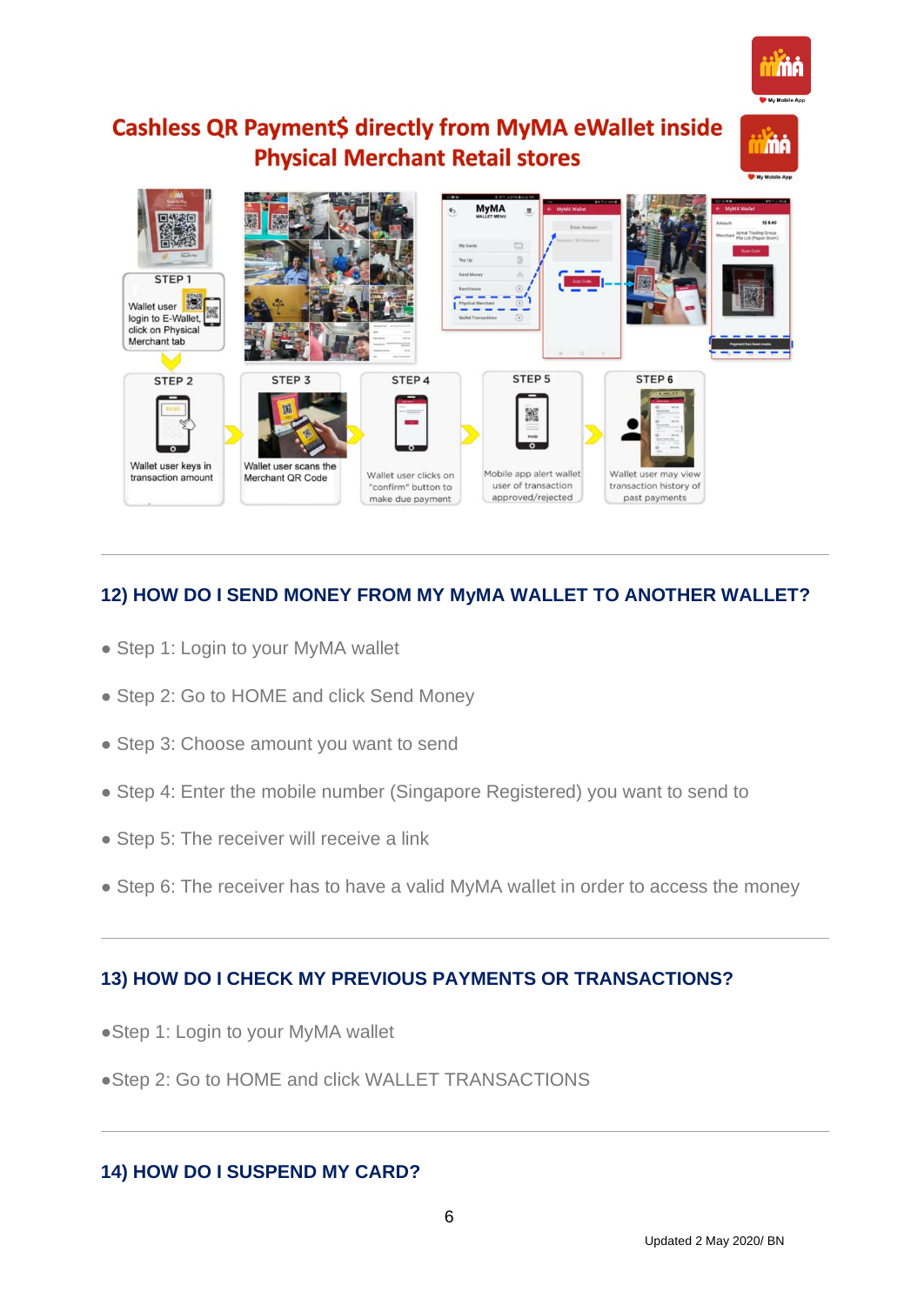

- Step 1: Login to your MyMA wallet account
- Step 2: Go to My Cards and select the desired card
- Step 3: Click the button to Suspend Card

### **15) CAN I ADD SEVERAL CARDS TO MY WALLET?**

Yes, you can add up to 5 cards to your wallet. All you have to do is go to dashboard and click on the (+) to ADD ANOTHER CARD.

### **16) HOW CAN I TRANSFER MONEY BETWEEN MY WALLET AND CARD?**

- Step 1: Login to your wallet
- Step 2: Click LOAD CARD below the card you want to top up
- Step 3: Choose amount
- Step 4: The money will be instantly transferred from wallet to card
- You may also un-load the money from the card back to your wallet

# **17) HOW DO I RECEIVE THE MONEY TRANSFERRED FROM ANOTHER WALLET?**

When a person has sent you funds via Wallet with your mobile number#, you will receive an email or SMS. The funds will be directly transferred to your wallet

### **18) HOW TO REMIT MONEY OVERSEAS WITH MyMA eWALLET ?**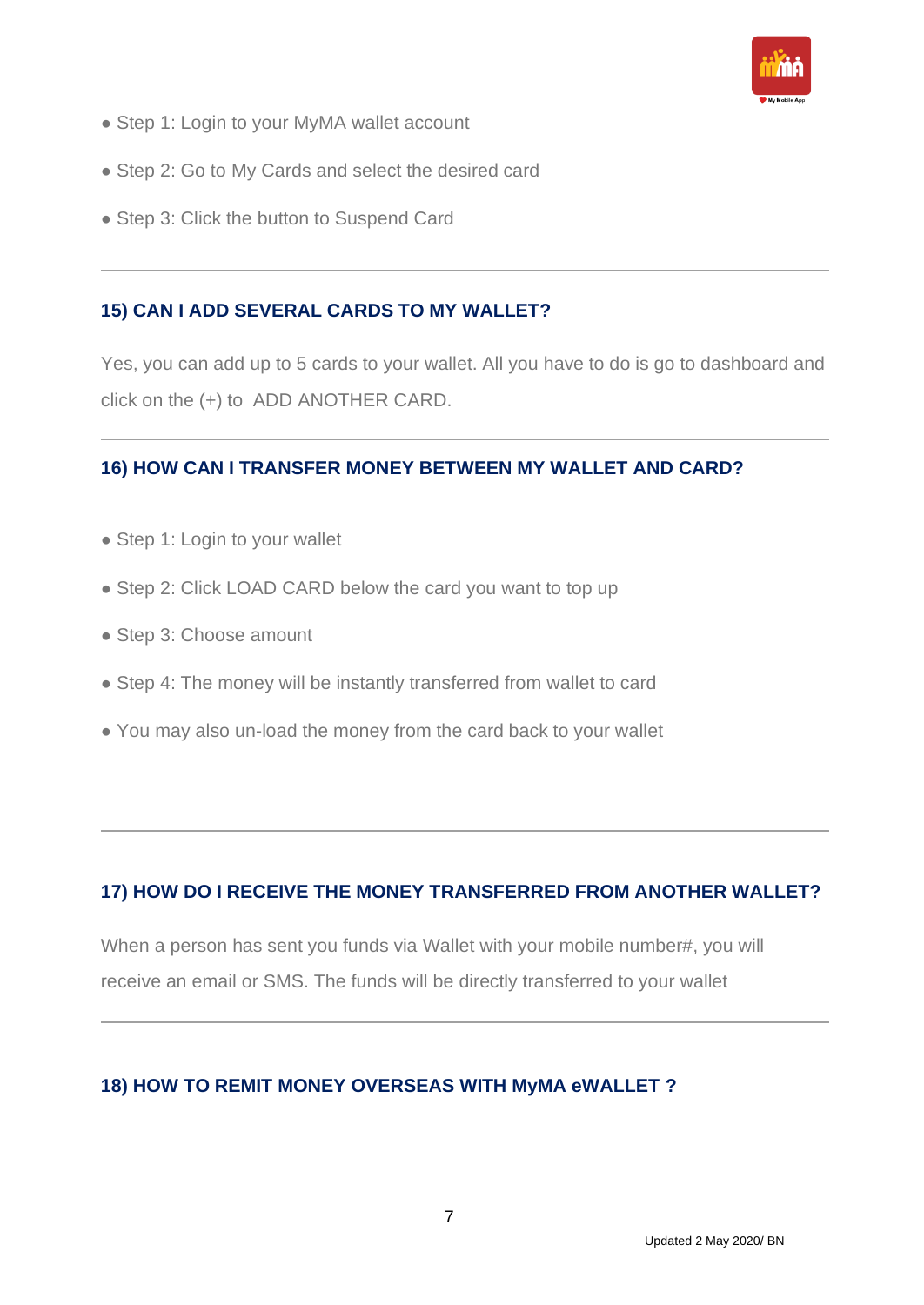



# 3 Steps MyMA App New eWallet Registration & Activation



| <b>Step 1</b>                                                              | Click on your Profile pl<br>[Edit] your app Profile |
|----------------------------------------------------------------------------|-----------------------------------------------------|
| 12:29                                                                      | 42 TSUM 3 100%                                      |
| <b>Shahidul</b>                                                            |                                                     |
| <b>Main Utilities</b><br>Home<br>Notification Free WiFi                    |                                                     |
| Alertal<br>Financial services and utilities                                |                                                     |
| eWallet Remittance Invoices<br>Food & Entertainment                        | Prepaid<br>Topup                                    |
| m<br>(Mandal)<br>spool.<br>Movies & Events & NaanStap<br>Attractions<br>ΥV |                                                     |
| <b>Training &amp; Communications</b>                                       | Top-Los<br>eWallet<br>٠                             |
| Training Forums<br>learning<br>iPi                                         | Feedback                                            |
| ASPR-<br>IPI<br><b>Support &amp; Transport</b>                             | <b>Maxistry</b><br>Manpow<br>(MOM)                  |
| <b>MAC</b><br>MOM<br>Transport MWC Emergency                               | Events &                                            |
| œ                                                                          | r.<br><b>MESTLI</b>                                 |

| r Profile photo to<br>app Profile page | Step 2                                                             |             |
|----------------------------------------|--------------------------------------------------------------------|-------------|
|                                        | <b>Profile view</b>                                                | 1.493%      |
|                                        | <b>FIN No</b><br>G2026398P<br><b>Work Permit Photo</b>             | <b>Tork</b> |
|                                        | <b>WP Expiry</b><br>2020-02-08<br><b>Mobile Number</b><br>98833883 | ö           |

Click Pencil & below to Edit & Add clear Front & Back clear Photos of your valid SG Work Permit (WP) card



| can also Update/Change your     |
|---------------------------------|
| <b>SG Mobile number# Or App</b> |
| word inside this Profile page,  |
| click to SAVE and update        |
| user's Profile in MyMA app!     |
|                                 |

| <b>Register Here</b>                                                                                                                                                                                                                                                                      |  |
|-------------------------------------------------------------------------------------------------------------------------------------------------------------------------------------------------------------------------------------------------------------------------------------------|--|
| Password *                                                                                                                                                                                                                                                                                |  |
| @ * Facework should have at least one outsider (2.0), and been<br>have to client and upper sales 19.21 letter, and operate character<br>1-52423/MYDA-TI and minimum benefit of A                                                                                                          |  |
| Confirm Pansword *                                                                                                                                                                                                                                                                        |  |
| Nationality.                                                                                                                                                                                                                                                                              |  |
| Chinanes and Robert Affair requires Waller, please after subject a<br>SASMED Face-to-Face buildings KVC frame a way around throat for<br>supercent before once MASA Walter can be activated. (Please last<br>the KFC physical figures Fort Florida Multit includes or Daim.<br>sensity of |  |
| LAgree With FlexM Terms and Conditions                                                                                                                                                                                                                                                    |  |
| <b>SIGN UP</b>                                                                                                                                                                                                                                                                            |  |
| Powered by FlexM                                                                                                                                                                                                                                                                          |  |

**Step 3** 

#### Enter in your own private eWallet Password (Example: Myma@123) and

confirm with SAME Password, Select pull-down listing your **Nationality of Country origin** 

Read T&Cs and tick box, then click [SIGN UP] to Register your MyMA eWallet !



### MyMA App eWallet KYC approval Process before using Remittance

AFTER your MyMA eWallet registered, then Send us your personal Selfie photo with Identification (ID), holding your own Dorm Pass ID and valid SG Work Permit (WP) Card for Proof of SG address like this example >>> Email your Remit form, MyMA app Mobile no# AND Selfie ID photos to: Techsupport@Myma.app for Govt. KYC approval (1-3 work days) Need KYC approval Before you can send Remittance\$ via MyMA app eWallet



Please contact our MyMA Helpdesk CSOs to guide you how to activate your MyMA eWallet & Remittance KYC steps.. WhatsApp CSO Support at: 9455-9163 or click WA link - https://grco.de/bbTiXB





**MyMA app eWallet approved users Login & Remittance Steps Demo (Tamil/Eng) -**

**<https://youtu.be/OeKr06aT1Co>**